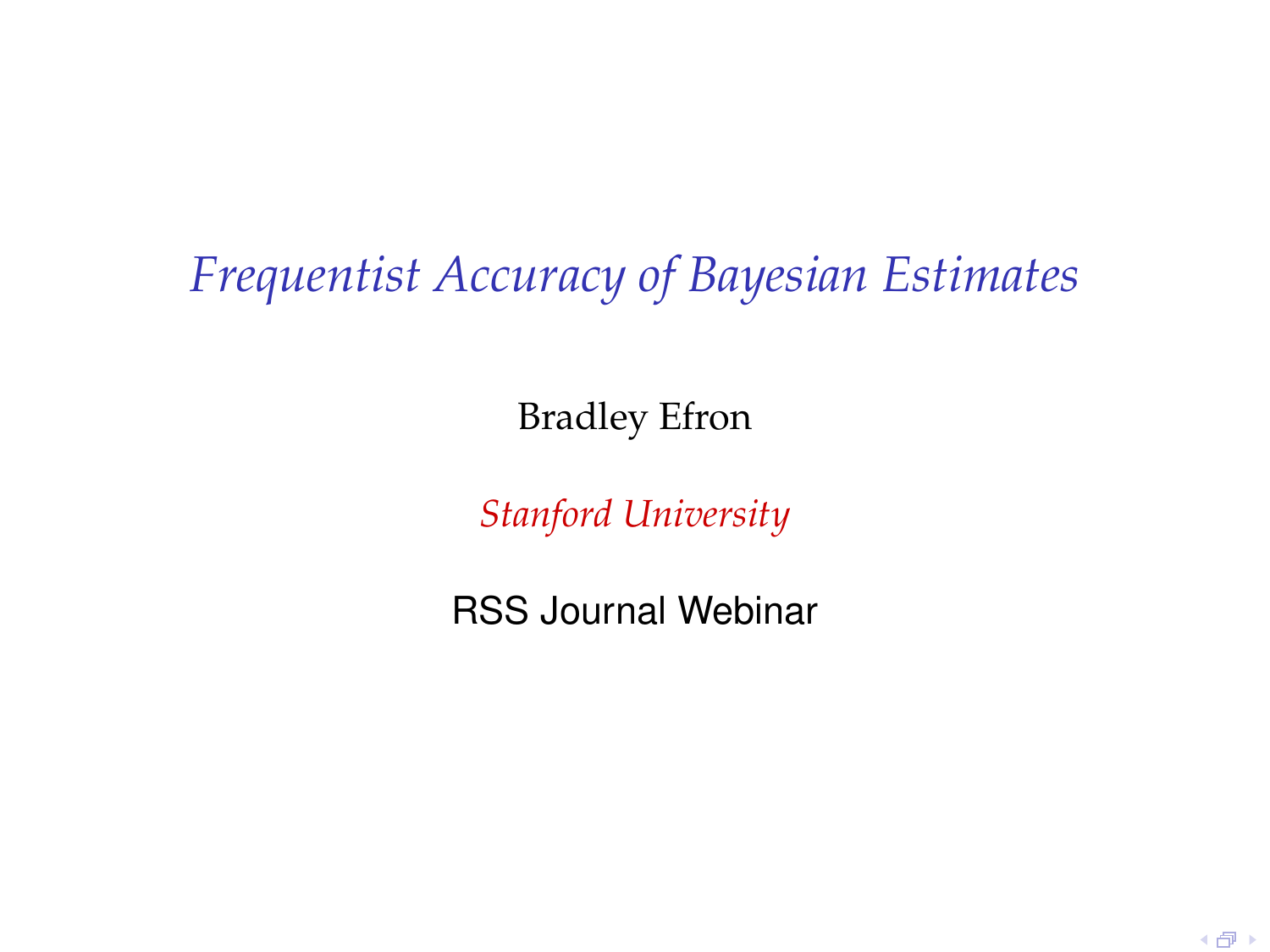# *Objective Bayesian Inference*

- Probability family  $\mathcal{F} = \{f_\mu(x), \mu \in \Omega\}$
- Parameter of interest:  $\theta = t(\mu)$

**•** Prior  $\pi(\mu)$ 

$$
\hat{\theta} = E\{\theta \mid x\} = \int_{\Omega} t(\mu) f_{\mu}(x) \pi(\mu) d\mu \bigg/ \int_{\Omega} f_{\mu}(x) \pi(\mu) d\mu
$$

• Objective Bayes  $\pi(\mu)$  " uninformative" e.g., Jeffreys:

$$
\pi(\mu)=|I(\mu)|^{1/2}
$$

• How accurate is  $\hat{\theta}$ ?

(包)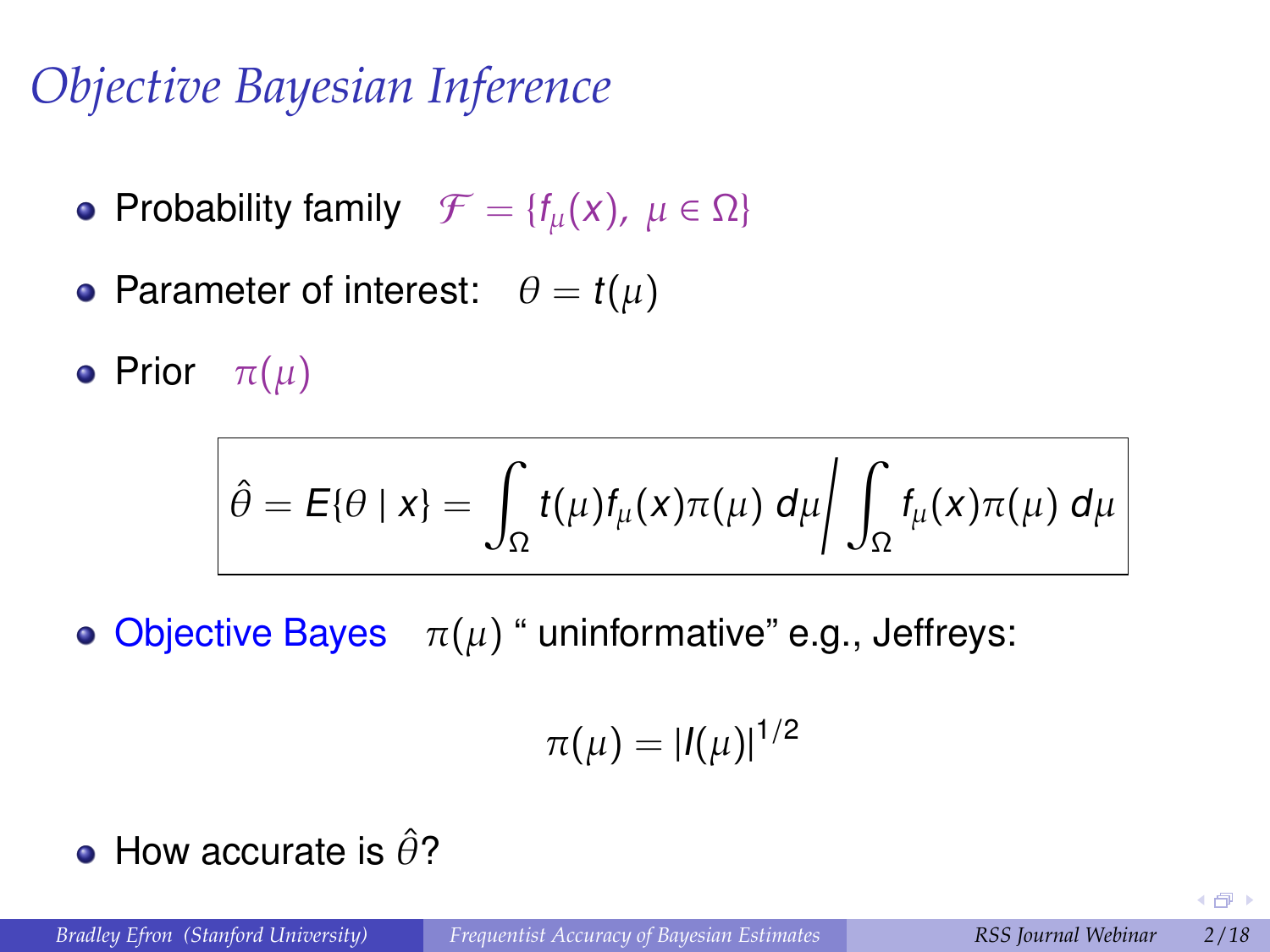## *General Accuracy Formula*

- $\bullet$  *x* ~ ( $\mu$ ,  $V_{\mu}$ )
- $\bullet$   $\mu$ ,  $x \in \mathcal{R}^p$

$$
\bullet \ \alpha_{x}(\mu) = \nabla_{x} \log f_{\mu}(x) = \left(\ldots, \frac{\partial \log f_{\mu}(x)}{\partial x_{i}}, \ldots\right)^{\mathrm{T}}
$$

#### *Lemma*

$$
\hat{\theta} = \mathbf{E}\left\{t(\mu) \mid x\right\} \text{ has gradient } \nabla_x \hat{\theta} = \text{cov}\left\{t(\mu), \alpha_x(\mu) \mid x\right\} = \widehat{\text{cov}}
$$

#### *Theorem*

The delta-method standard deviation of  $\hat{\theta}$  is

$$
\text{sd}\left(\hat{\theta}\right)=\left[\widehat{\text{cov}}^{\top} \, V_x \widehat{\text{cov}}\right]^{1/2}.
$$

**4 向**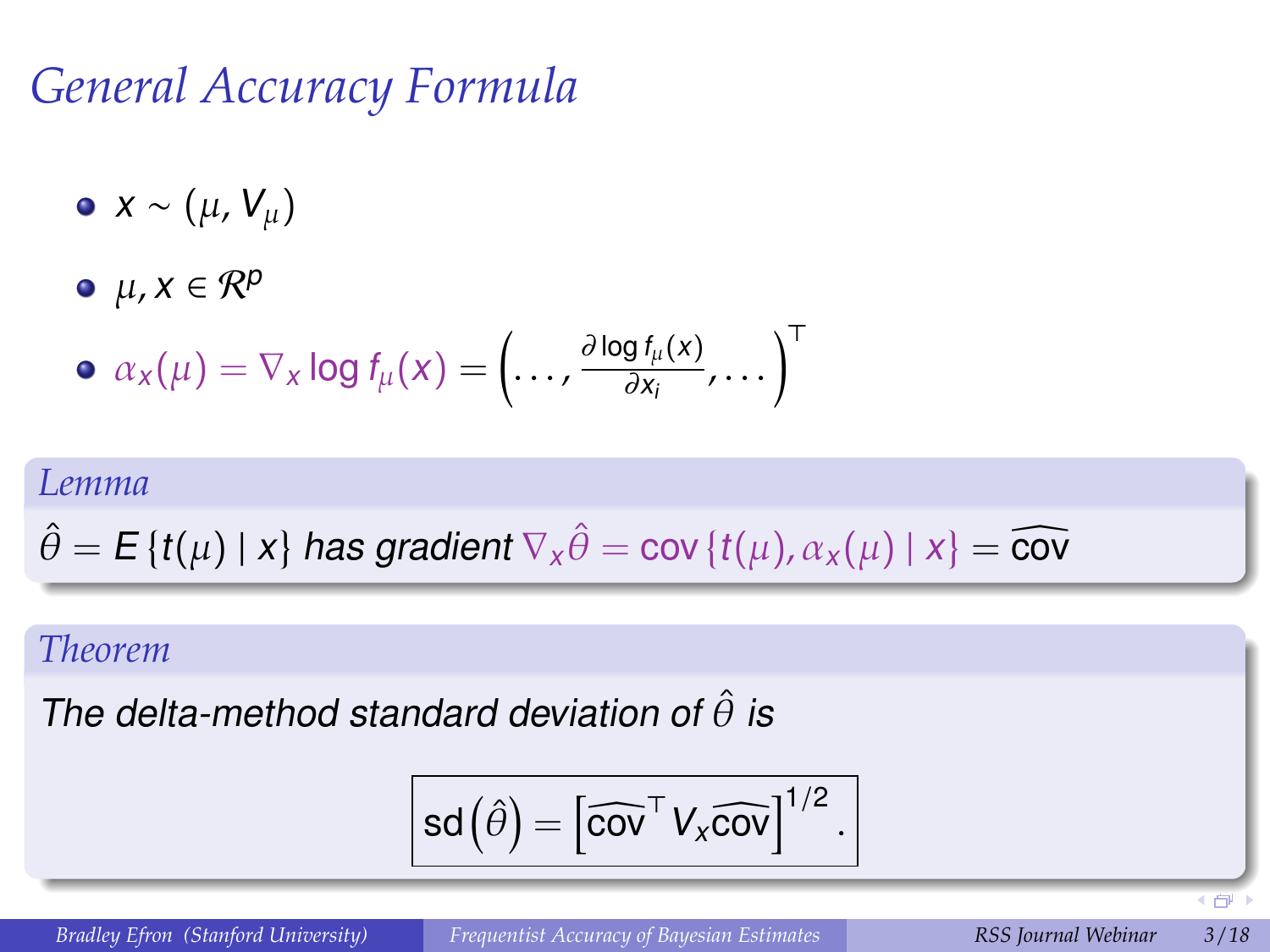### *Implementation*

Posterior Sample  $\mu_1^*$  $_{1}^{*}, \mu_{2}^{*}, \ldots, \mu_{B}^{*}$  (*MCMC*)

• 
$$
t(\mu_i^*) = t_i^*
$$
 and  $\alpha_i^* = \alpha_x(\mu_i^*)$ 

$$
\hat{\theta} = \sum_{i=1}^{B} t_i^*/B
$$
\n
$$
\widehat{\text{cov}} = \sum_{i=1}^{B} (\alpha_i^* - \bar{\alpha})(t_i^* - \bar{t})/B
$$

$$
\bullet \ \widehat{\text{sd}}\left(\widehat{\theta}\right) = \left[\widehat{\text{cov}}^{\top} \, V_x \widehat{\text{cov}}\right]^{1/2}
$$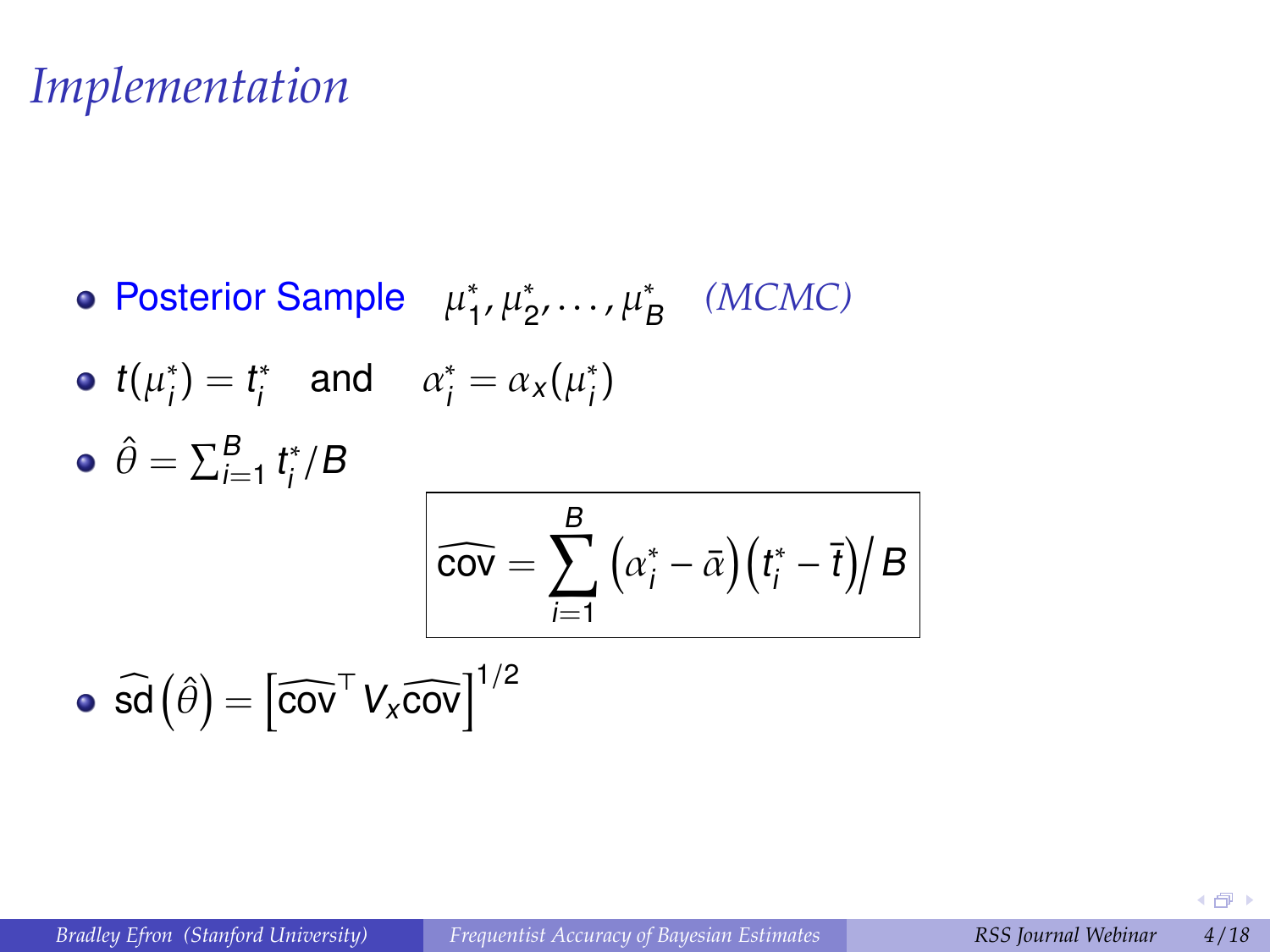#### *Diabetes Data*

*Efron et al. (2004), Park and Casella (2008)*

- $n = 442$  subjects
- $\rho = 10$  predictors: age, sex, bmi, glu,...
- Response  $y =$  disease progression at one year
- Model: **y**  $n\times1$  $=\mathbf{X}$   $\alpha$  + **e**  $[\mathbf{e} \sim \mathcal{N}_n(\mathbf{0}, I)]$
- Prior  $\pi(\alpha) = e^{-\lambda ||\alpha||_1}$   $(\lambda = 0.37)$

4 伊 ▶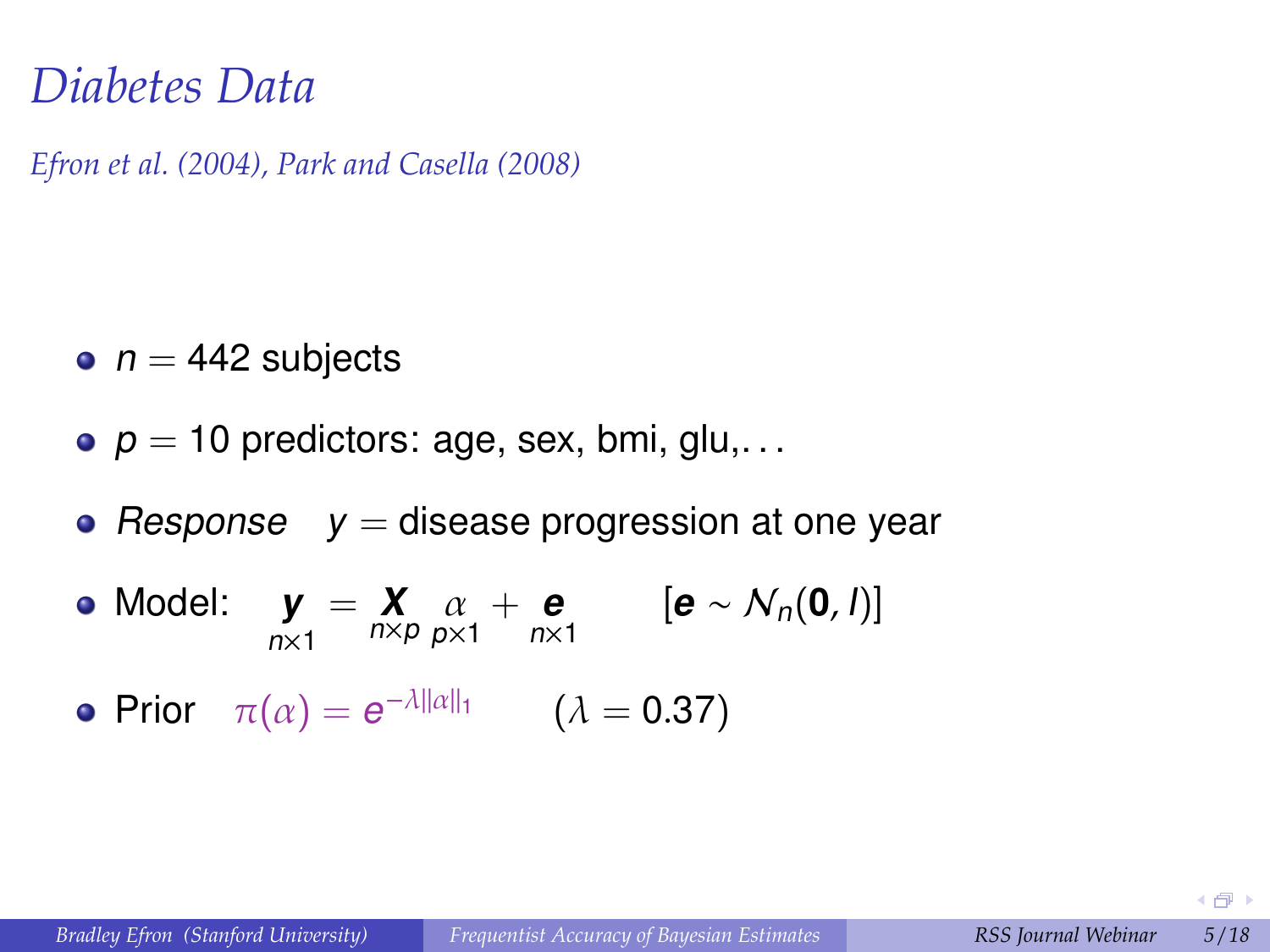$$
Estimating \theta_j = x_j^{\top} \alpha
$$

*The predicted value for patient* j

 $MCMC$  posterior sample  $\{ \alpha_1^* \}$  $_{1}^{*}, \alpha_{2}^{*}, \ldots, \alpha_{B}^{*}, B = 10,000$  $t_{ji}^* = x_j^\top$  $j^\top \alpha^*$  gives  $\hat{\theta}_j = \sum_{i=1}^B t_{ji}^*/B$  $\hat{\theta}_{125} = 0.248$  sd<sub>Bayes</sub>  $= 0.072$  sd<sub>freq</sub>  $= 0.071$ sd<sub>freq</sub>  $\frac{100}{\text{sd}_{\text{Bayes}}} =$  x <sup>&</sup>gt;Σˆ **G**Σˆ x x <sup>&</sup>gt;Σˆ x  $1/2$ 

 $\mathbf{G} = \mathbf{X}^{\top} \mathbf{X}$  and  $\hat{\mathbf{\Sigma}} =$  empirical covariance matrix of  $\{\alpha_i^*\}$ i }

• Eigen range 
$$
(\hat{\Sigma}^{1/2} \mathbf{G} \hat{\Sigma}^{1/2})^{1/2} = (1.007, 0.313)
$$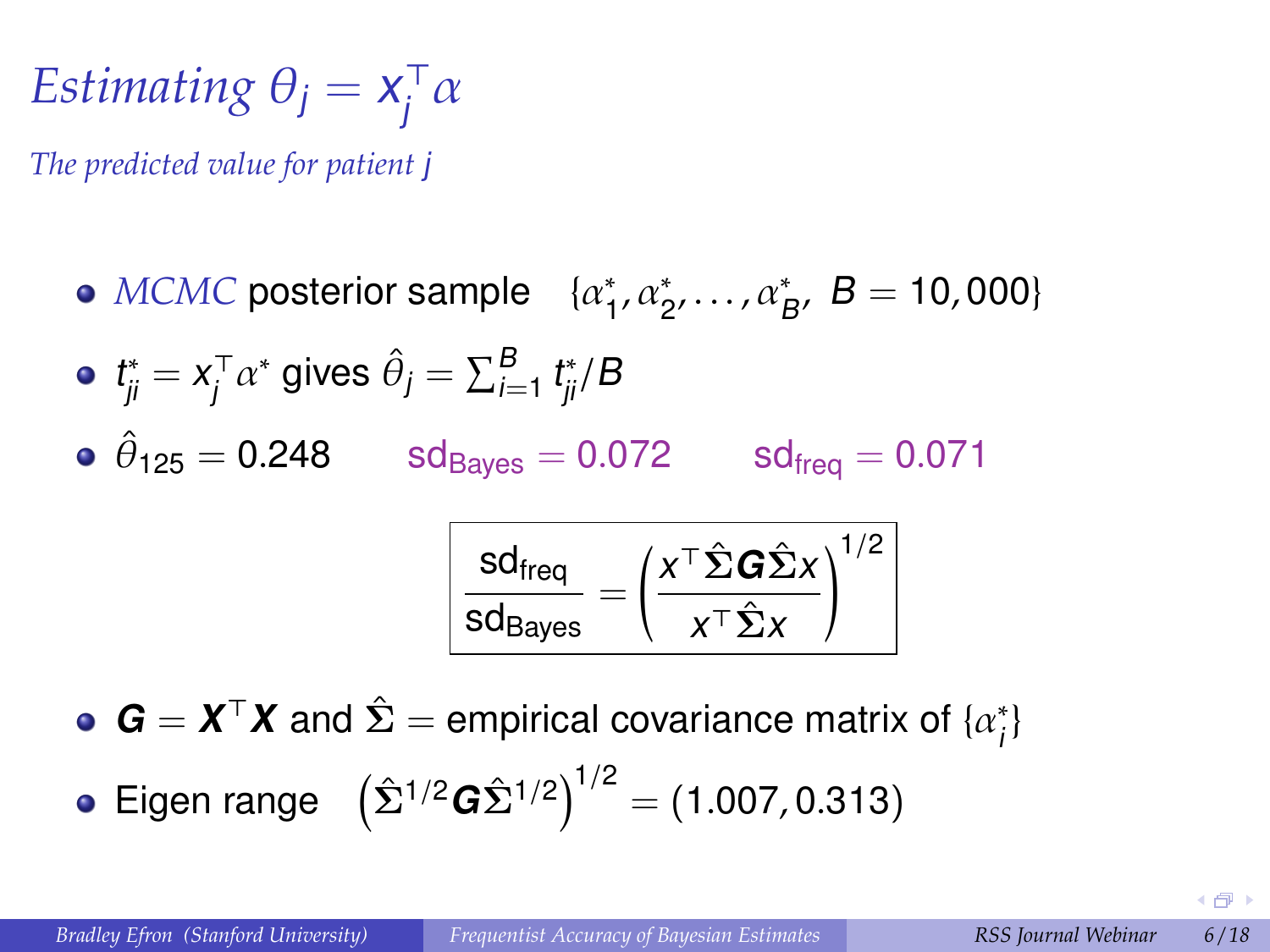

4 倒 下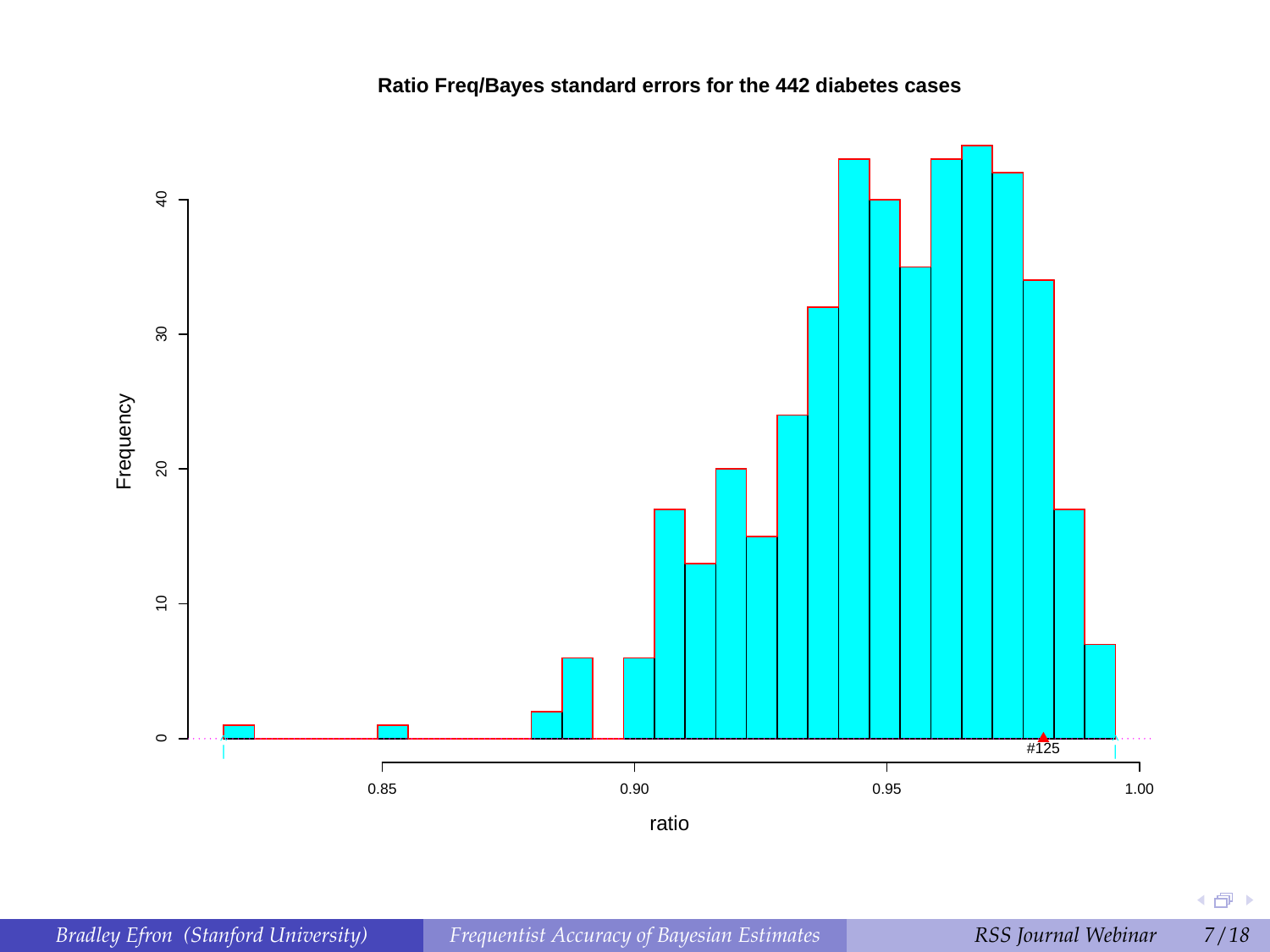# *Posterior CDF of* θ<sup>125</sup>

- Apply accuracy formula to  $s_i^*$  $t_i^* = I_{i} t_i^*$  $i^*$  < c}
- $E\{s \mid data\} = Pr\{\theta_{125} \le c \mid data\} = cdf(c)$

cdf <sup>c</sup>(0.3) <sup>=</sup> <sup>0</sup>.<sup>762</sup> <sup>±</sup>0.<sup>304</sup> % % Bayes frequentist sd estimate

• Upper 95% credible limit  $= 0.34 \pm 0.07$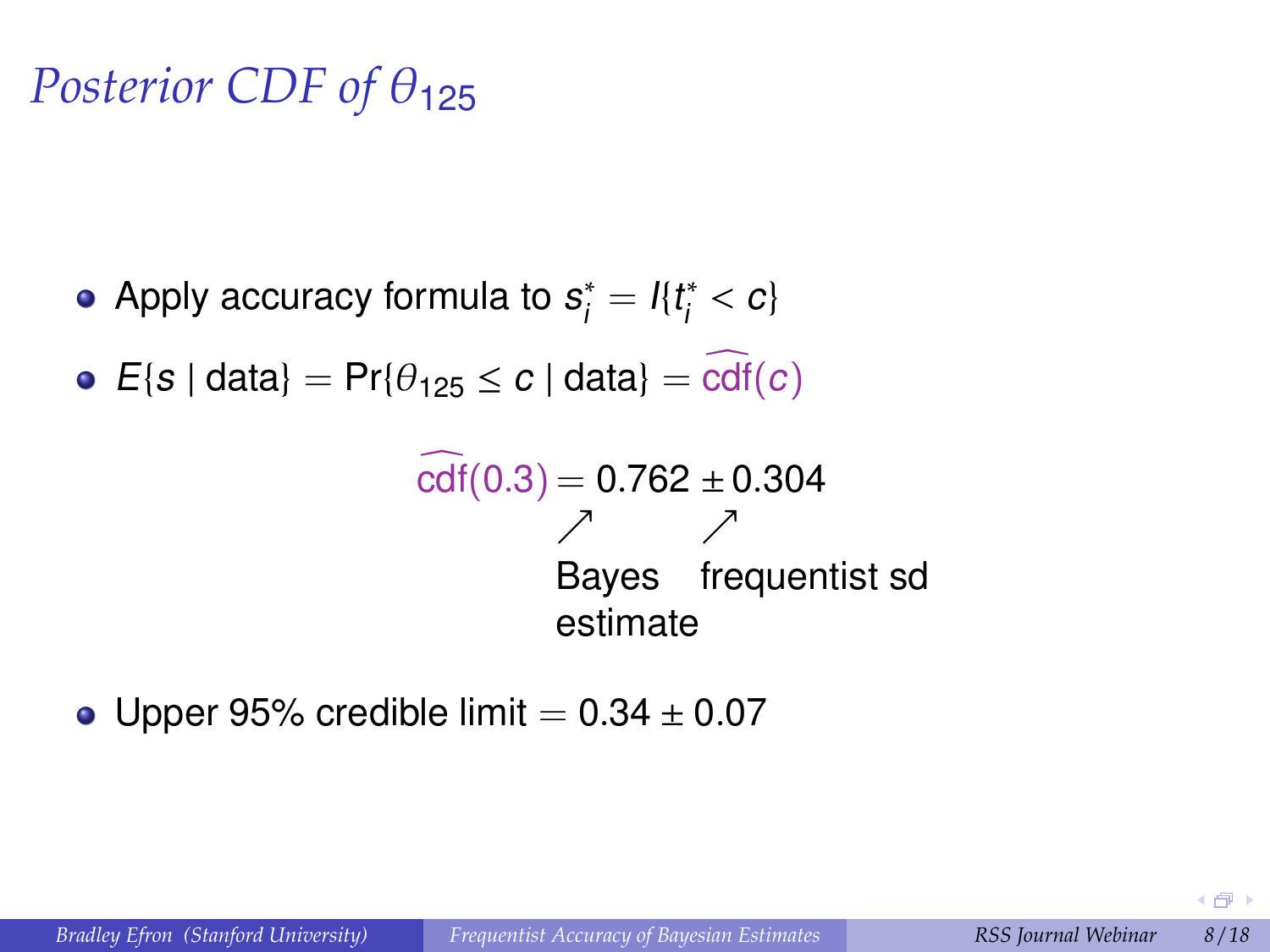#### **MCMC posterior cdf for patient 125, +− one freq standard error (Point is upper 95% credible limit)**

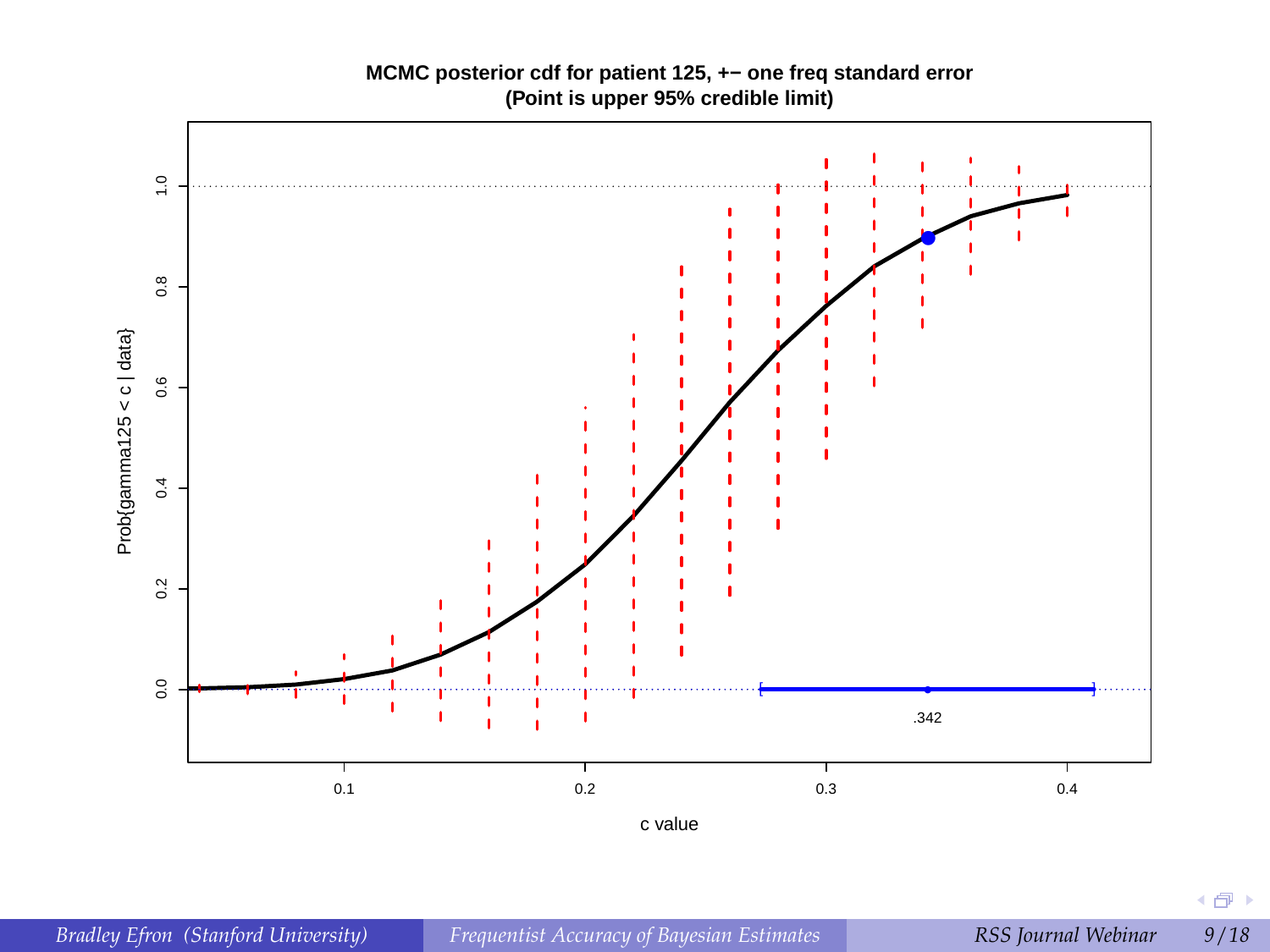## *Exponential Families*

• 
$$
f_{\alpha}(\hat{\beta}) = e^{\alpha^{\top} \hat{\beta} - \psi(\alpha)} f_0(\hat{\beta})
$$

- natural parameter  $\alpha$
- sufficient statistic  $\hat{\beta}$

$$
(\text{Now } \alpha = \mu^*, \hat{\beta} = \mu^*x^*)
$$

$$
\bullet \ \ ^{\omega}\alpha_{x}(\mu)^{n} = \alpha
$$

$$
\boxed{\widehat{\mathsf{sd}}\left(\widehat{\theta}\right)=\mathsf{cov}\left(t,\alpha\,\big|\,\widehat{\beta}\right)^{\top} \mathsf{V}_{\widehat{\alpha}} \mathsf{cov}\left(t,\alpha\,\big|\,\widehat{\beta}\right)}\\ \bullet\;\mathsf{V}_{\widehat{\alpha}}=\ddot{\psi}(\widehat{\alpha})=\mathsf{cov}_{\alpha=\widehat{\alpha}}\left\{\widehat{\beta}\right\}
$$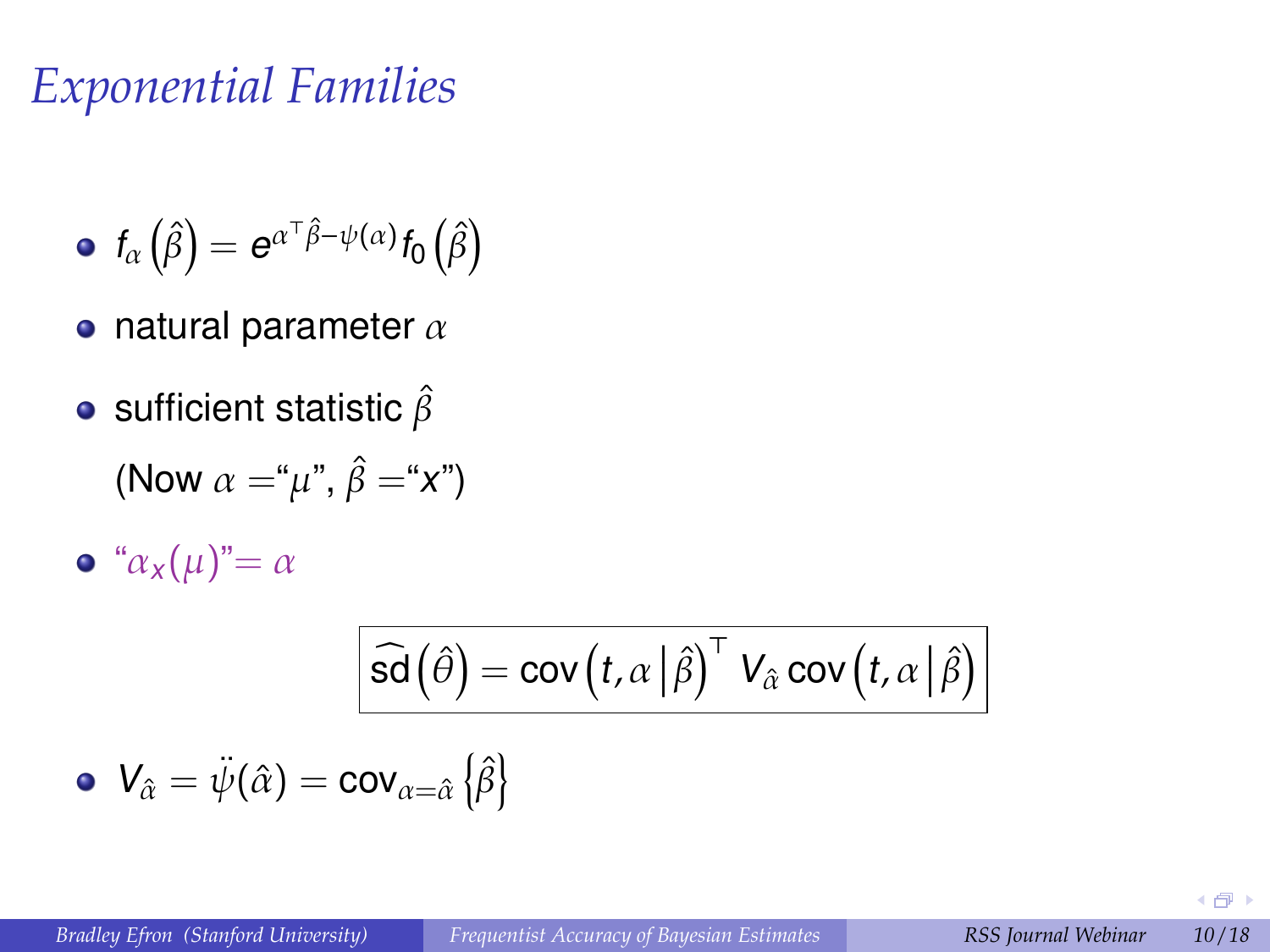- *MCMC* {α ∗  $x_1^*, \alpha_2^*, \ldots, \alpha_B^*$
- $\hat{g}(\alpha \mid \beta = \hat{\beta})$  prob  $\frac{1}{B}$  on  $\alpha_i^*$ i
- Reweighting  $\hat{g}(\alpha \mid \beta = b)$ : prob  $w_i(b) = ce^{\left(b \hat{\beta}\right)^\top \alpha_i}$  on  $\alpha_i^*$ i (exponential family in b)
- Obtain bootstrap confidence intervals for  $t(\alpha)$  without further simulation (BCa, ABC)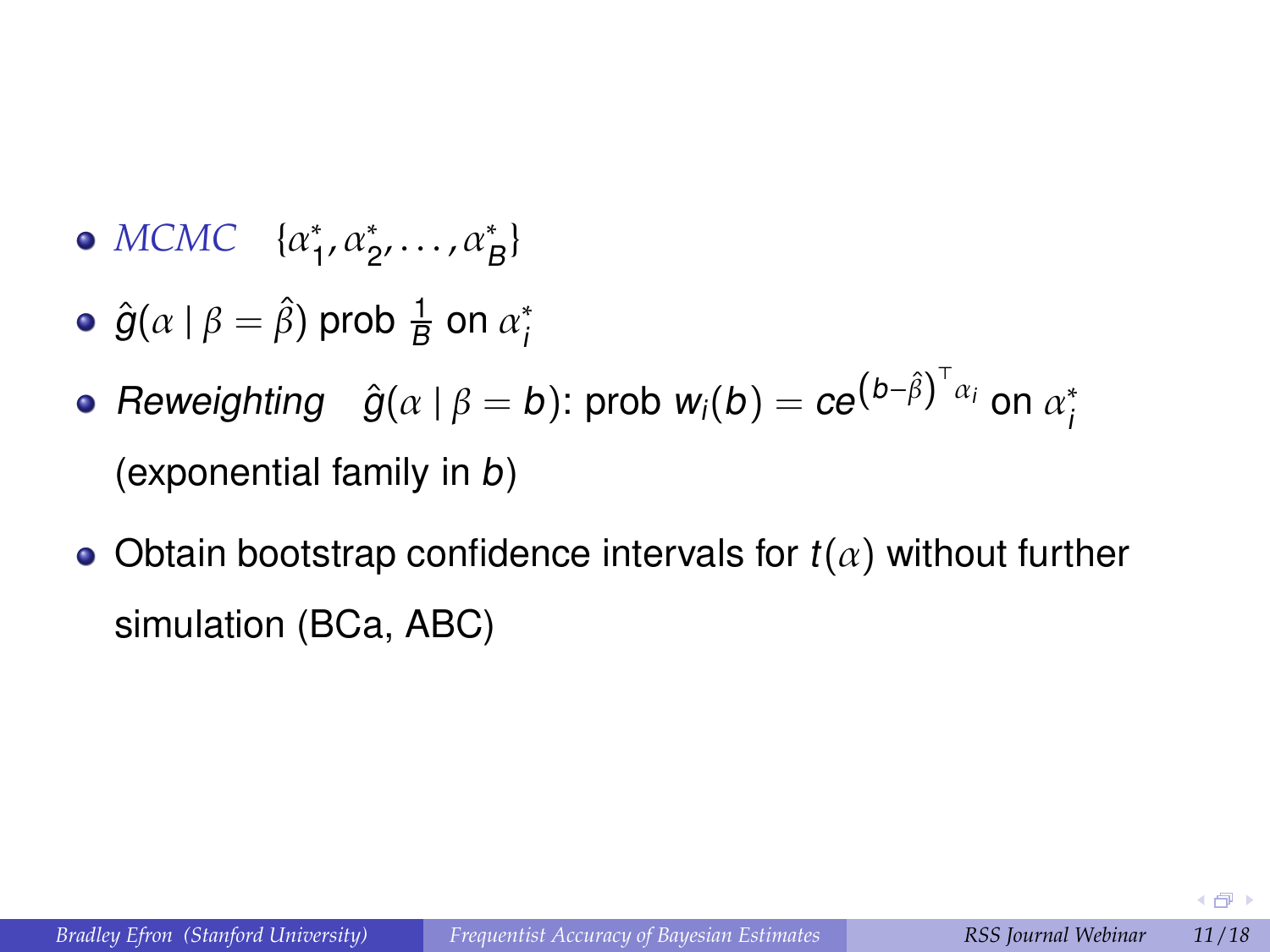

**Frequentist 95% abc confidence limits for #125 cdf**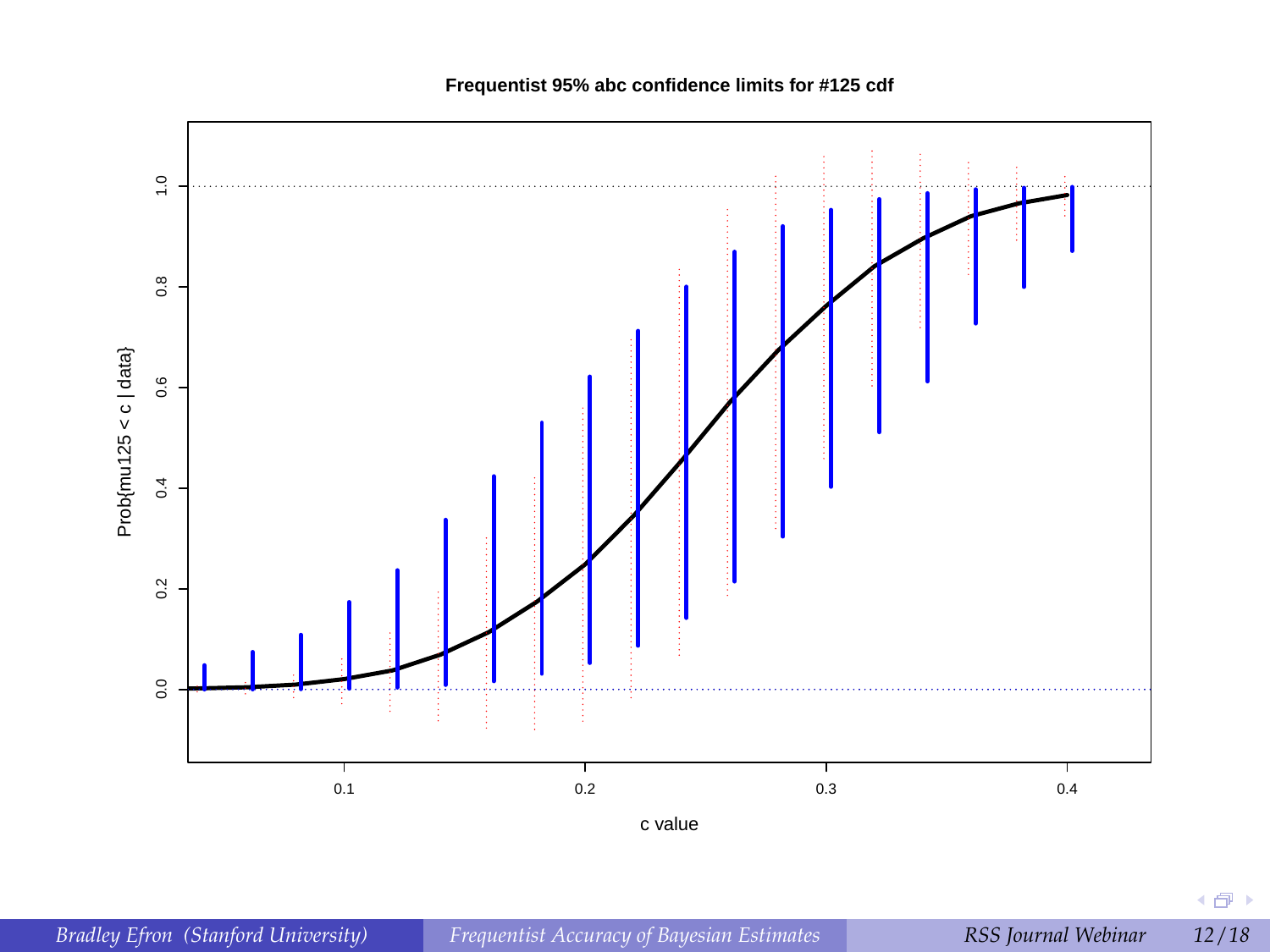*Bootstrap Estimates of a Posterior Distribution*

- $\mathcal{F} = \big\{ f_{\mu}(\mathsf{x}), \; \mu \in \Omega \big\}$
- $MCMC$  sample  $\{\mu_1^*\}$  $_{1}^{*}, \mu_{2}^{*}, \ldots, \mu_{B}^{*}$ : Approximate  $g(\mu \mid x)$  with uniform weight  $\frac{1}{B}$  on each  $\mu^*_i$ i
- Bootstrap MLE  $\hat{\mu} \longrightarrow$  bootsample  $\hat{\mu}_i^*$  $i_i^* \sim f_{\hat{\mu}}, i = 1, 2, ..., B$
- Approximate  $g(\mu \mid x)$  with weight  $p_i$  on  $\hat{\mu}_i^*$  $j^*$  where  $p_i = \pi(\hat{\mu}_i^*)$  $j^*$ ) $R_i$ ,  $R_i$  "conversion factor" (easy in exponential families)

 $\leftarrow$   $\leftarrow$   $\rightarrow$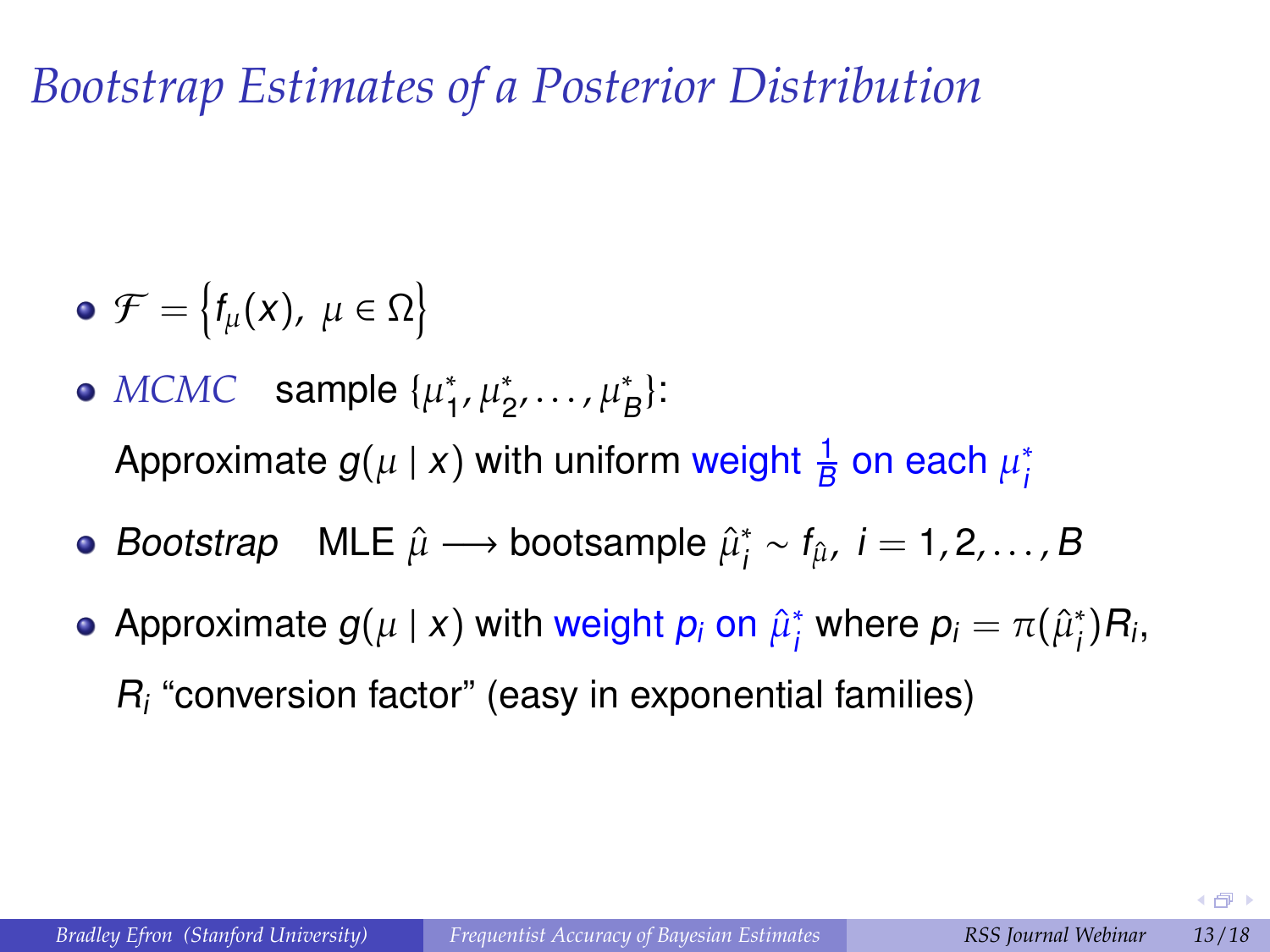### *Simulation Accuracy*

 $\bullet$  How big to take B?

- Boot sampling  $q_i = t_i^*$  $\mathcal{G}_i^* \cdot \mathcal{p}_i$  and  $\mathcal{d}_i = \frac{q_i}{\overline{\alpha}}$  $\bar{q}$  $-\frac{p_i}{\tau}$  $\bar{\rho}$  $\left[t^*_i = t\left(\hat{\mu}^*_i\right)\right]$  $\left[\begin{smallmatrix} * \ 0 \end{smallmatrix}\right]$
- Then  $\hat{\theta} = \sum_{1}^{B} p_i t_i^*$  $\frac{\pi}{l}$  has simulation coefficient of variation

$$
cv = \left(\sum_{i=1}^{B} d_i^2\right)^{1/2} / B
$$

(about 0.01 for  $\hat{\theta}_{125}$  with  $B=10,000$ )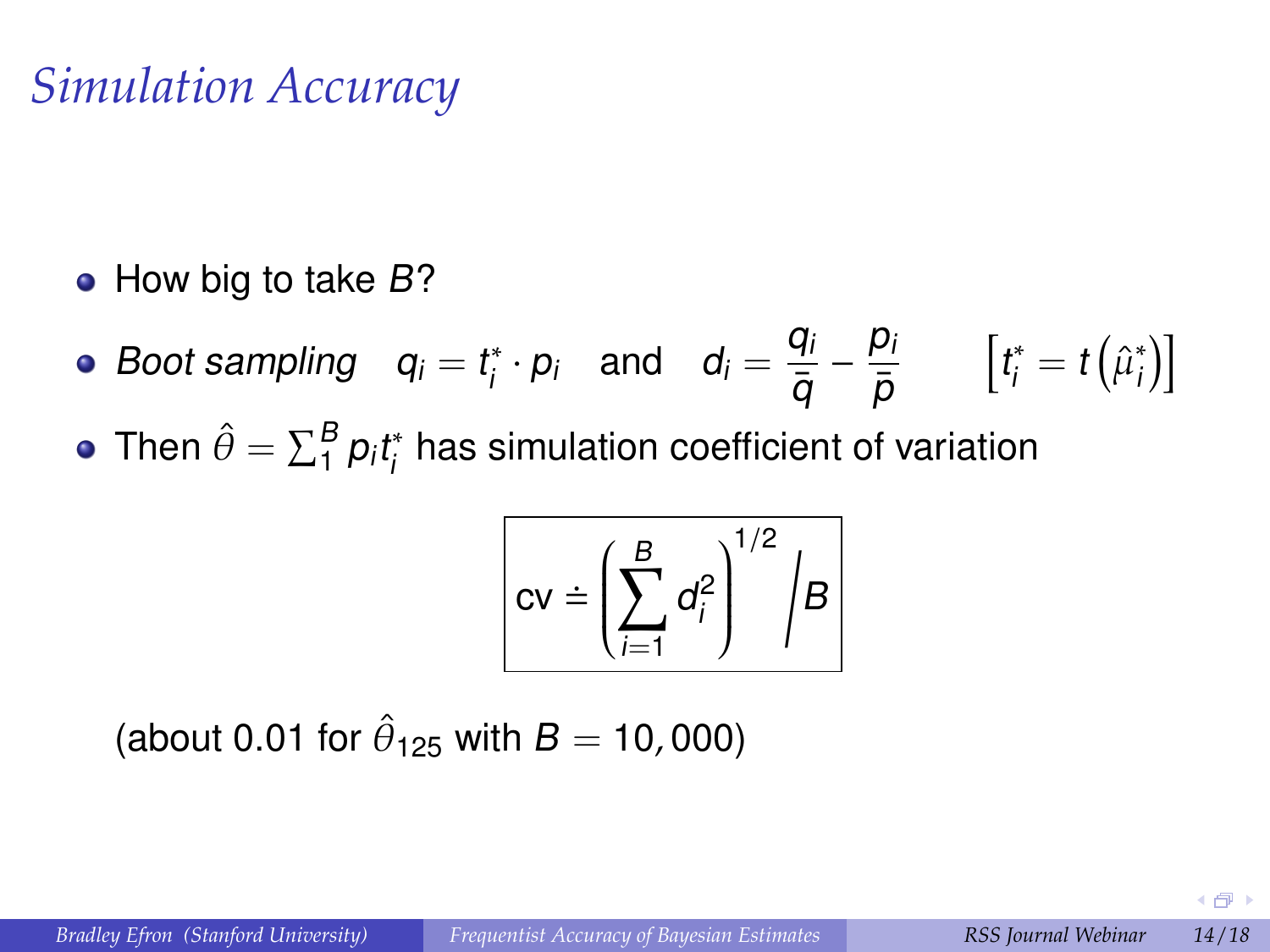*How Uninformative is a Prior?*

• Measure of prior's effect on estimate of  $\theta = t(\mu)$  is

Bayes MLE  
\n
$$
\delta = \frac{E\{\theta \mid x\} - t(\hat{\mu})}{\widehat{sd}_{MLE}}
$$

• For patient 125,

$$
\delta_{125}=\frac{0.248-0.316}{0.076}=-0.90
$$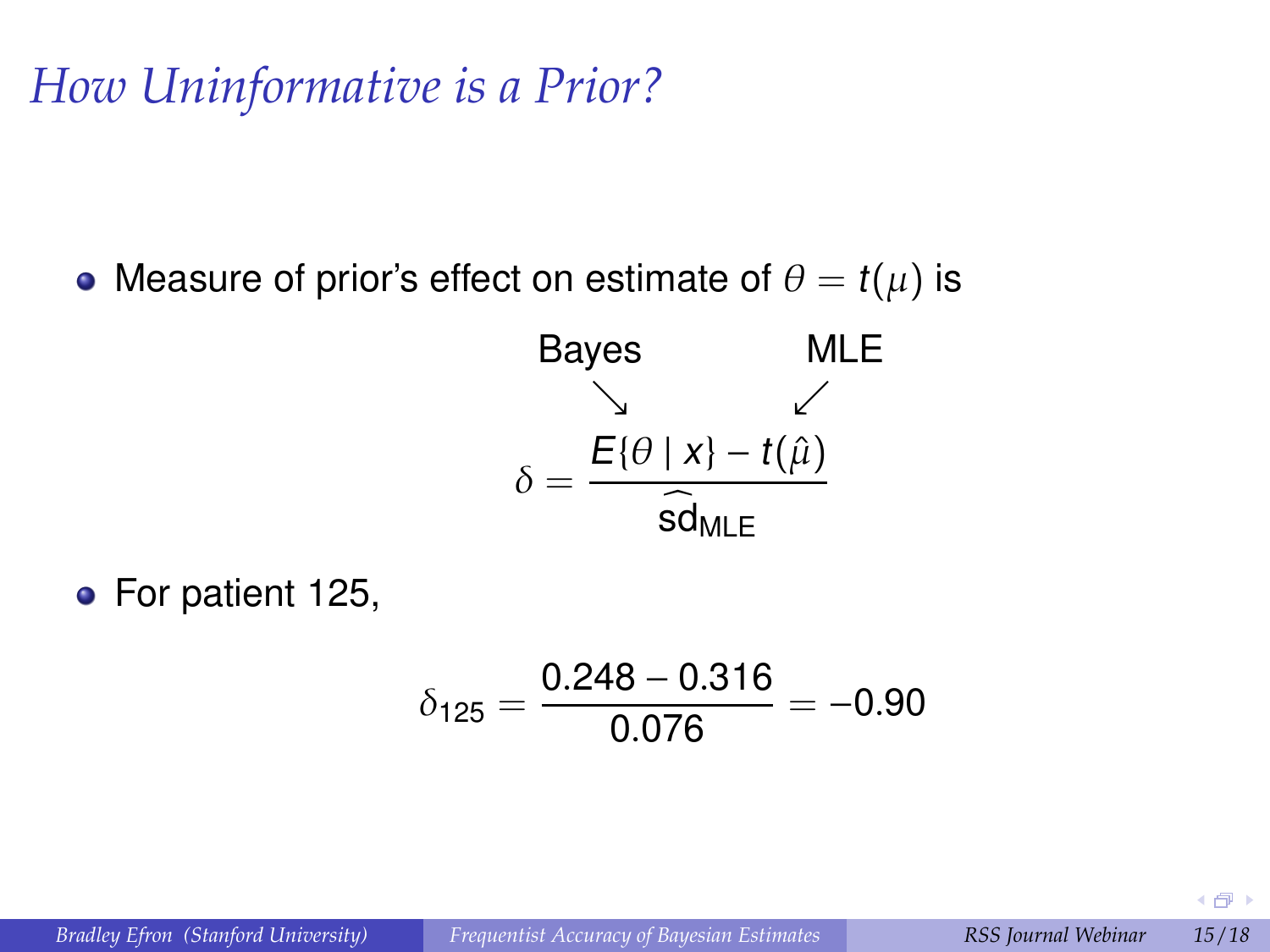**Effect of Park/Cassella prior on patient estimates**



4点)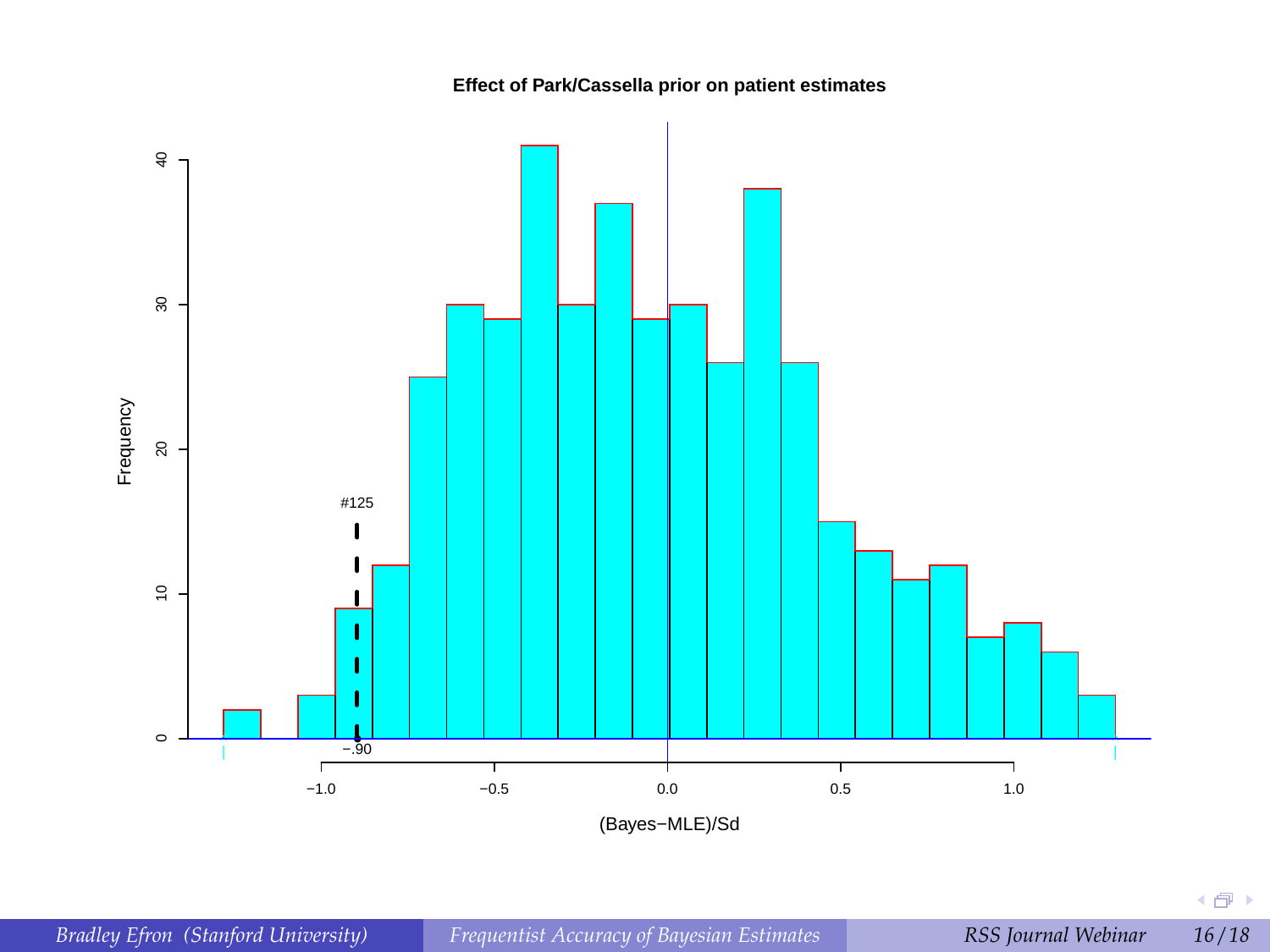

#### **Bayes estimates vs MLEs for the 442 diabetes patients; Linear Regression Bayes = .968 \* MLE**

4 倒 8